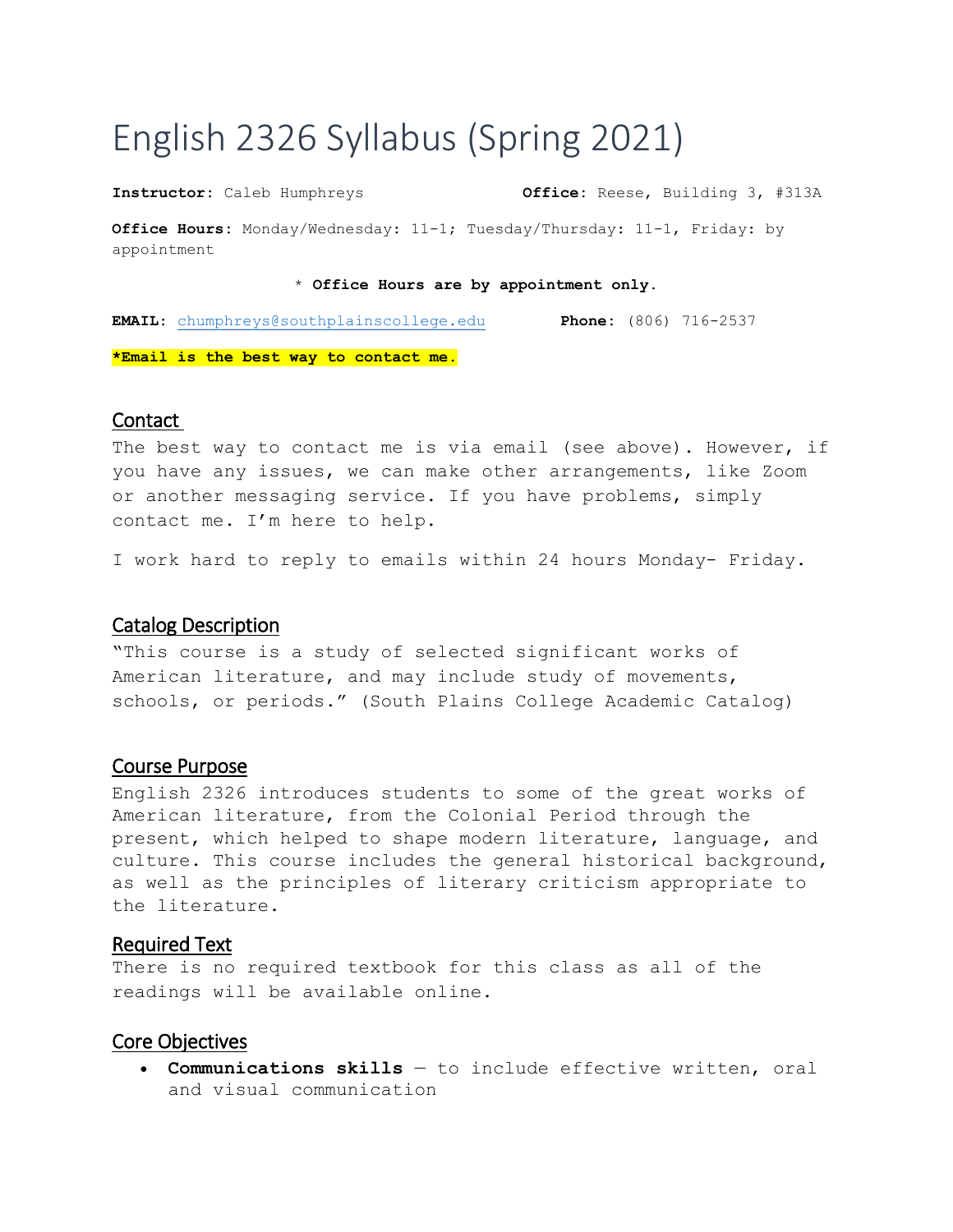- **Critical thinking skills**  to include creative thinking, innovation, inquiry, and analysis, evaluation and synthesis of information
- **Social Responsibility**  to include intercultural competence, knowledge of civic responsibility, and the ability to engage effectively in regional, national, and global communities
- **Personal Responsibility**  to include the ability to connect choices, actions, and consequences to ethical decisionmaking.

# Student Learning Outcomes:

Upon successful completion of the course, students will:

- 1. Understand the distinguishing elements of non-fiction, fiction, poetry, and drama for the appropriate time period
- 2. Understand the major elements of literature that are highlighted by the instructor
- 3. Be able to discuss the distinguishing characteristics of American literary movements: Native Oral, Colonial, Revolutionary, Independence, Pre- and Post-Civil War, Late 19th, 20th Century Modern, and Post Modern literature and analyze literary works as expressions of individual or communal values within the social, political, cultural, or religious contexts of different literary periods.
- 4. Show an understanding and competent application of the elements of the writing process in all writing situations as developed in English 1301 and 1302
- 5. Show an understanding and refinement of the skills of expository and argumentative writing already developed in English 1301 and 1302
- 6. Apply critical thinking to the study of literature and to the writing of analytical essays
- 7. Use a library and relevant internet sources for research purposes
- 8. Research and write an accurately documented paper, using MLA style or other assigned documentation style
- 9. Participate in class discussions and group work over the literature in the course
- 10. Make constructive suggestions for others' work during peer critiques or presentations

# Course Work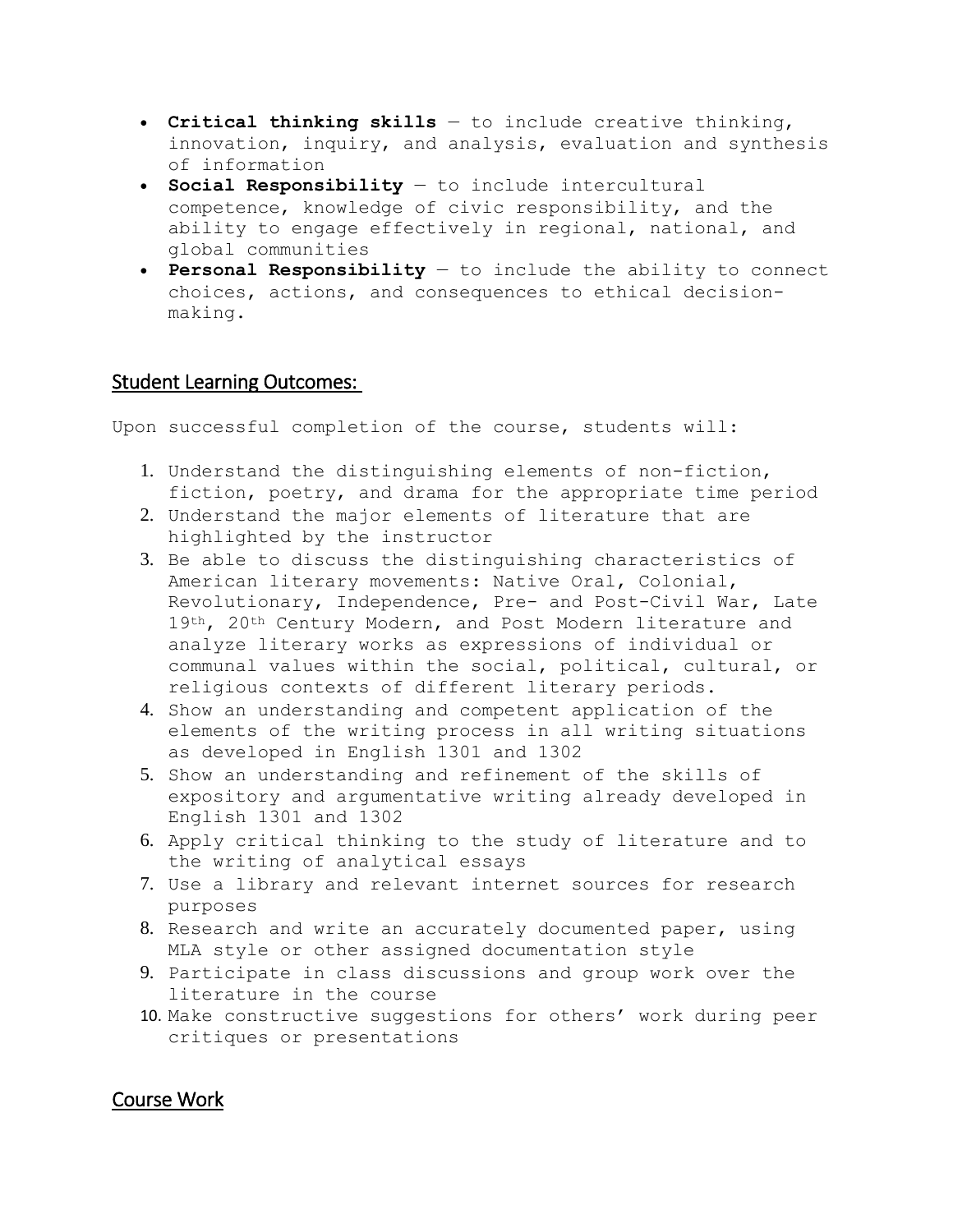| Reading Response Papers x3                 | 30g  |
|--------------------------------------------|------|
| Midterm Exam                               | 1.5% |
| Final Exam                                 | 1.5% |
| Discussion Board Posts and Reading Quizzes | 40%  |

#### Grade Availability

As this is an online course, you will always have access to your current grades. Simply click on the "My Grades" link to view individual assignment grades and your current course average. You should check your grades weekly.

# Grading Timeline

Major assignments will be graded within two weeks.

#### Submitting Assignments

You will submit papers and reading responses on Blackboard.

- Papers must be saved and submitted as Microsoft Word files (.doc or .docx). These are the only formats that Turnitin will readily accept.
- If I can't open your file, it will receive a zero.
- All written work must be formatted according to MLA style. (See link under the Links tab and MLA Handout under the Handouts tab.)
- Once your paper has been graded, you will be able to view my feedback.

#### Late Work Policy

In order to treat all students fairly, late work will not be accepted in this course, unless there are extreme circumstances. All major assignment due dates are on the Course Schedule. See below.

# Methods of Evaluation

Student work is evaluated by means of A, B, C, D, and F: Superior, Good, Average, Poor, and Unacceptable. Numerical grades are assigned for convenience in averaging grades only. Essays and writing assignments will be evaluated according to the following criteria: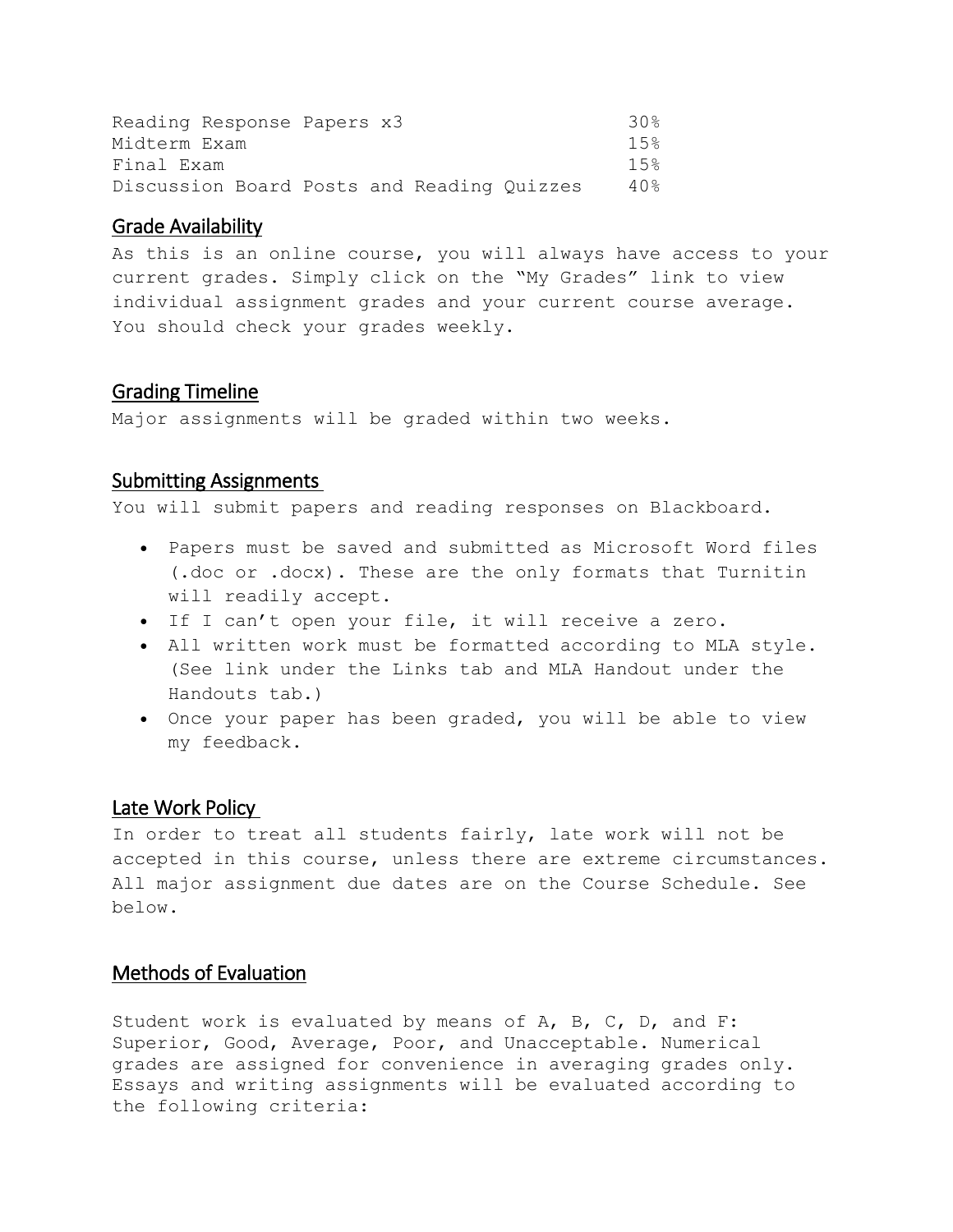1. Use of the conventions of standard grammar. 2. Use of the appropriate method of development for the assignment. 3. Use of the principles of unity and coherence. 4. Use of logical, factual arguments to advance the thesis of the assignment.

## Academic Integrity

The guidelines set forth in the South Plains College catalog will be followed. From the catalog:

**Cheating**: Dishonesty of any kind on examinations or on written assignments, illegal possession of examinations, the use of unauthorized notes during an examination, obtaining information during an examination from the textbook or from the examination paper of another student, assisting others to cheat, alteration of grade records, illegal entry or unauthorized presence in an office are examples of cheating. Complete honesty is required of the student in the presentation of any and all phases of course work. This applies to quizzes of whatever length, as well as to final examinations, to daily reports and to term papers.

**Plagiarism**: Offering the work of another as one's own, without proper acknowledgment, is plagiarism; therefore, any student who fails to give credit for quotations or essentially identical expression of material taken from books, encyclopedias, magazines and other reference works, or from the themes, reports or other writings of fellow student, is guilty of plagiarism.

*Plagiarism* is another word for academic dishonesty and is a form of theft. All of the writing and the ideas in your writing (e.g., journals) must be your own. Any attempt to pass off the work of someone else as your own will result in an F for the course.

Failure to comply with this policy **will** result in a **'0'** (no credit) for the assignment and can result in an **"F"** for the course if circumstances warrant. Please note that essays cannot be "recycled" – reusing previous essays that you have written is still a form of academic dishonesty. All writing in this class must be new and original.

#### Turnitin

Work and essays written **MUST** be submitted to Turnitin via Blackboard. An unfavorable Turnitin report may result in a zero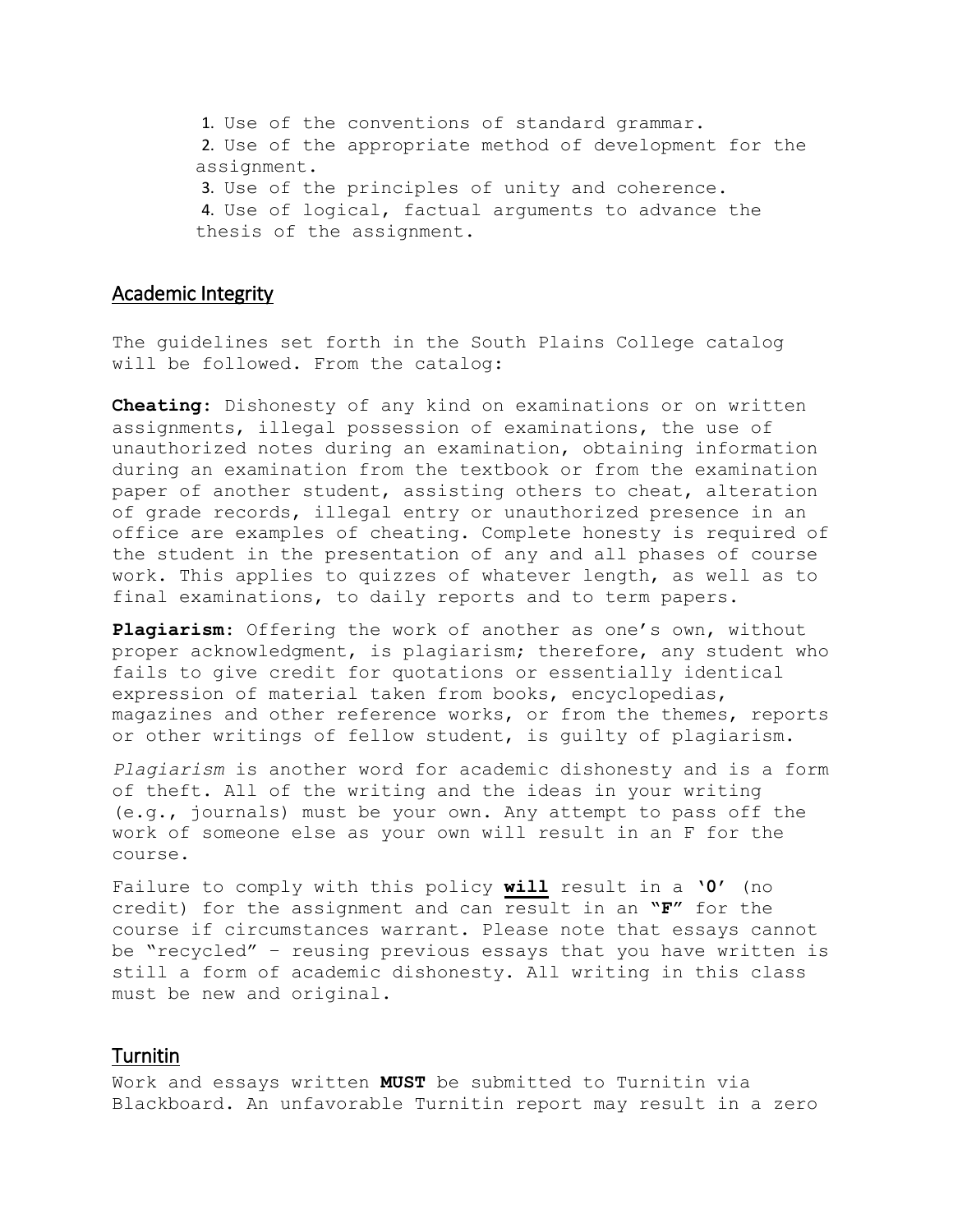for the assignment. A failure to upload to Turnitin will result in a zero for the written work, regardless of quality.

#### Blackboard, Internet Access, and Word Processors

Blackboard is the website host for our class, where you are able to view and access homework, view and print out class *PowerPoint* lessons, check your grades, view the syllabus, and utilize additional links. You will need internet access and a word processor to complete your homework assignments. If you do not have a computer or reliable internet access, you will need to plan time into your weekly schedule to use the SPC computer labs on the Levelland, Reese, or ATC campuses or find a computer with reliable, fast internet access and a word processor that you can use on a regular basis. Access our Blackboard course from the SPC homepage: http://www.southplainscollege.edu/ or at:

[https://southplainscollege.blackboard.com.](https://southplainscollege.blackboard.com/)

Frequently, you will need to view *PowerPoint* presentations and *Microsoft Word* files, as found under the *Course Content* tab. In order to fully participate in the course, you will need access to *Microsoft Office.* SPC provides *Office 365* for free for all students. You can download the programs here:

[https://office.com](https://office.com/)

#### Reading Assignments

Assigned reading is a requirement for this course. Readings will be assigned every day. Any information discussed in the assigned reading may be included in your exams, even if it was not explicitly mentioned in the lecture or PowerPoints.

# Reading Quizzes and Discussion Boards

It is especially important that you read the assigned texts. Therefore, in order to ensure that you are keeping up with the readings, you will be required to complete reading quizzes or submit discussion board posts on Blackboard. Be sure, before taking the tests, to read each text carefully. You will not have time, once the quiz begins, to look up answers. These reading quizzes cannot be made up and will not be accepted late.

Online Etiquette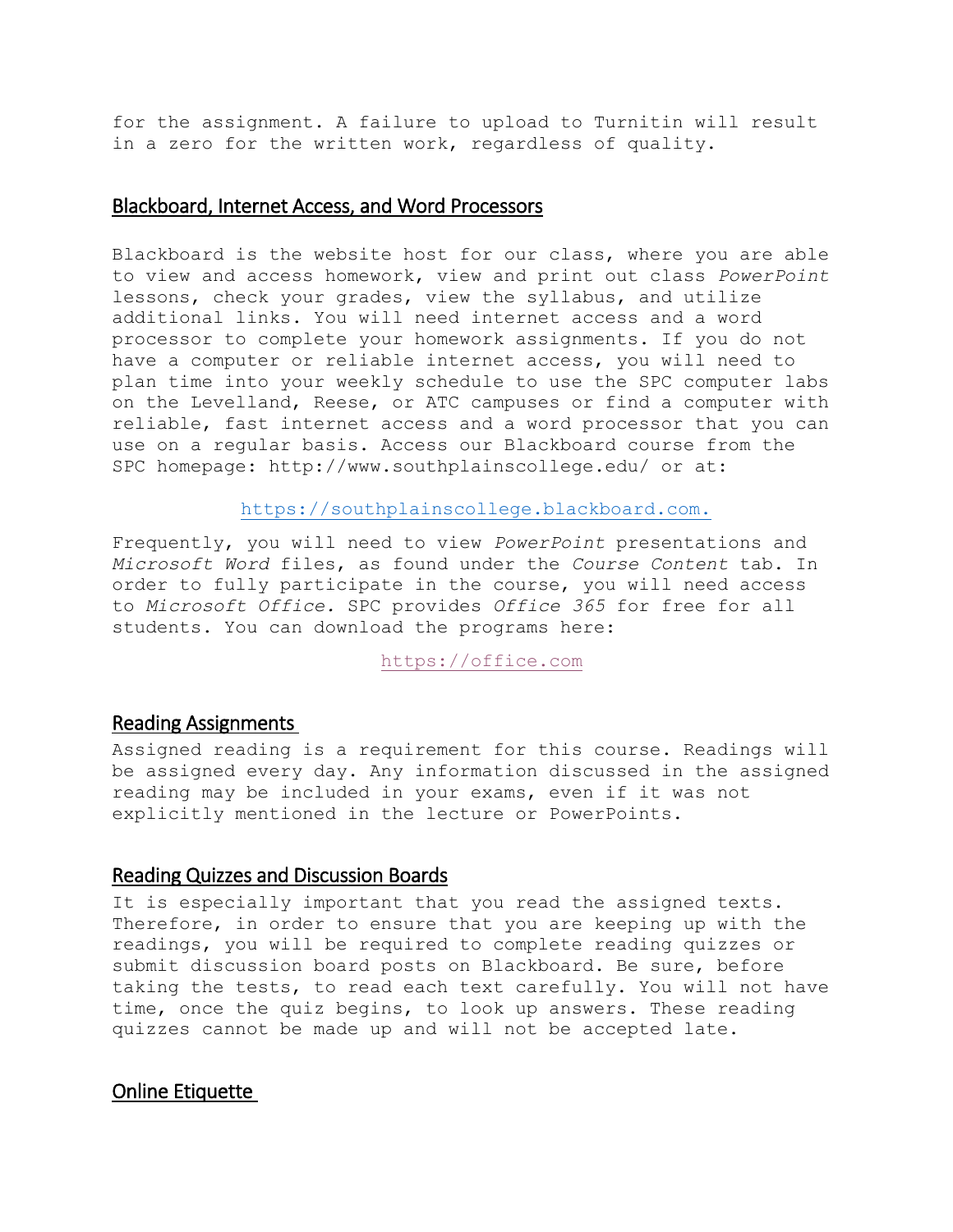Since you are college students, you are expected to conduct yourselves professionally.

Be Respectful. Show respect to yourself, your classmates, and your instructor. Be courteous and professional in all of your written communication. Any student who displays rude or confrontational behavior will be permanently blocked from the course.

#### Tips for Success

- 1. Professional Writing. Your written work and communication should reflect that you are in a composition course. All essays should be written in scholarly, Standard Academic English.
- 2. Communicate. If you do not understand the assignment, call or email me. I am here to help you! However, try to contact me in a timely fashion. Do not email me the night before an assignment is due. I work hard to respond to emails within 24 hours, except on the weekends.
- 3. Be Organized. Give yourself enough time to complete each assignment. Do not fall behind in the course.
- 4. Be Studious. Internet courses require self-discipline, organization, and motivation. You need to set aside time each day to "attend" this class.

#### Note to Students with Disabilities

Students with disabilities, including but not limited to physical, psychiatric, or learning disabilities, who wish to request accommodations in this class should notify the Disability Services Office early in the semester so that the appropriate arrangements may be made. In accordance with federal law, a student requesting accommodations must provide acceptable documentation of his/her disability to the Disability Services Office. For more information, call or visit the Disability Services Office at Levelland (Student Health & Wellness Office) 806-716-2577, Reese Center (Building 8) 806-716-4675, or Plainview Center (Main Office) 806-716-4302 or 806-296-9611.

# Diversity Statement

In this class, the instructor will endeavor to establish and support an environment that values and nurtures individual and group differences and encourages engagement and interaction. Understanding and respecting multiple experiences